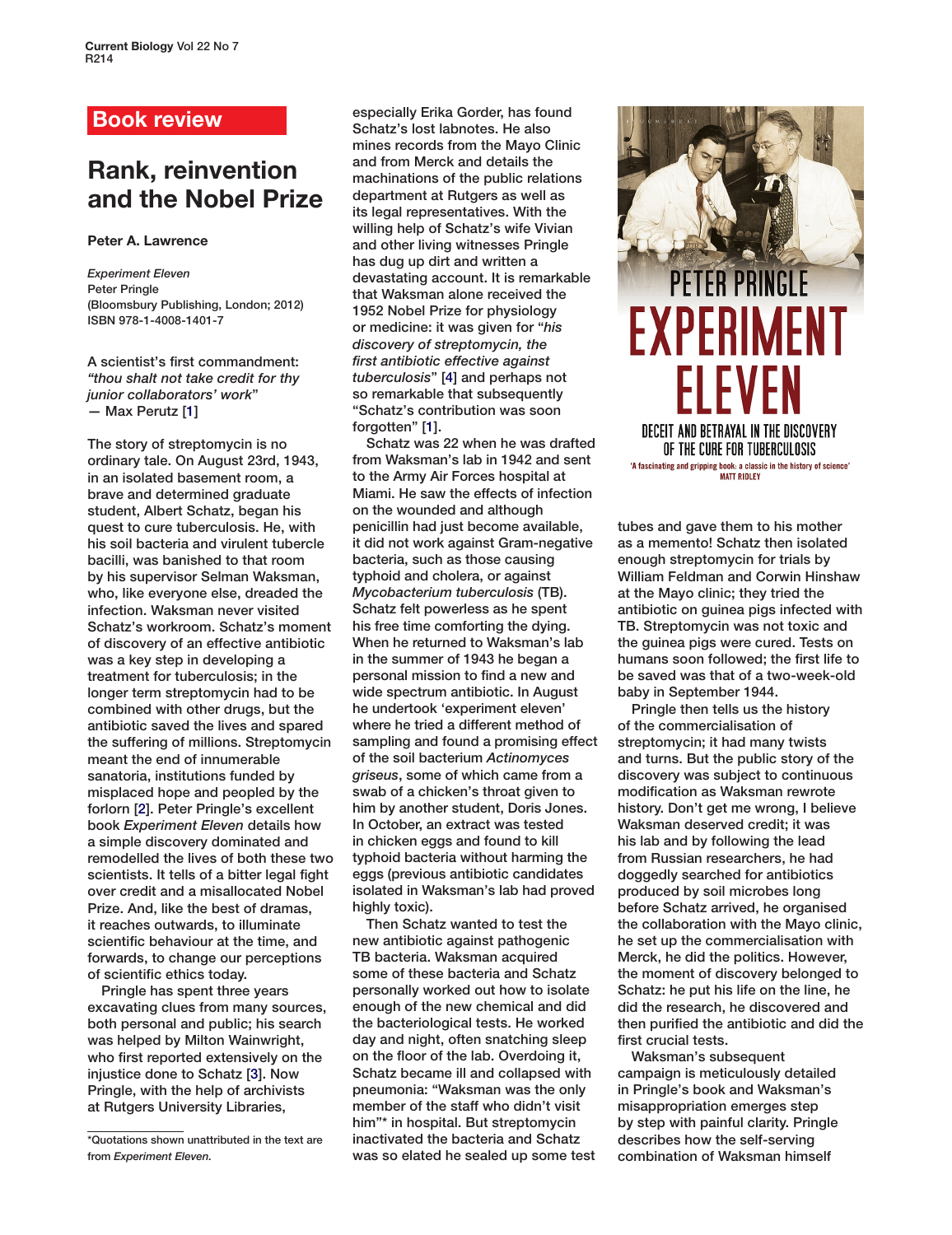and the public relations department at Rutgers together undertook an ultimately successful siege on the Nobel Prize. They invented a "parable", a fraudulent myth about a robotic and nameless assistant who followed orders from the top but contributed no more to the discovery than the chicken from which the bacteria were isolated. They misinformed gullible commentators, they took advantage of the tendency of journalists to simplify and to lionise, they twisted the truth, they rubbished the facts, they hid the money-trail, they covered up the original patent (which belonged to both Schatz and Waksman), it goes on and on.

I read Pringle's well-documented account open-mouthed as I witnessed Schatz's reputation and his brave contribution being obliterated. Waksman must have been conscious of what he was doing, he avoided mentioning Schatz on every occasion, including his first public lecture on streptomycin, at the Mayo Clinic in 1944. In that talk he relied on using the royal "we", and mentioned no collaborators at all, even Feldman and Hinshaw, who were in the audience! He painted a meretricious picture of himself as an idealistic hero who gave any money away. But actually he had been secretly receiving royalties from Merck, some \$350,000 dollars (1940s!) without telling Schatz. Perhaps feeling some guilt, he offered Schatz small sweeteners of three \$500 dollar cheques but he did not tell Schatz where the money came from. Schatz assumed they were personal gifts from Waksman and at first refused to accept.

No surprise then that Schatz was outraged when he later found out that Waksman had been double-crossing him. Schatz was so upset he went to the law to reclaim his status as a joint discoverer. The legal arguments are beautifully spelt out by Pringle: because the investigation uncovered so many inconsistencies and untruths in Waksman's reinvention of the past, the lawyers for Rutgers got cold feet and they settled: Schatz was legally recognised as a co-discoverer of streptomycin on December 30th 1950.

In 1950, Waksman went travelling on an extensive campaign for the Nobel Prize in Europe, while the image-building publicity continued in the press at home. *The American* 

*Magazine* titled their puff: "He turned his back on a million dollars: An intimate glimpse of a distinguished scientist who passed up a sure fortune for the greater reward of freeing mankind from disease" [5]. Schatz was not mentioned. So it was that the Nobel was awarded in 1952 to Waksman alone. Feldman was surprised and wondered in a letter if the prize had been awarded to Waksman for a "long professional career pertaining to the microbiological investigation of the soil from which streptomycin finally emerged". But that was not the justification given nor could it have been because of Alfred Nobel's will — Nobel Prizes then and now are given for a specific discovery, not for a laudable career and not for courtly behaviour!

In my opinion, streptomycin was Schatz's discovery and Waksman's lab and infrastructure made it possible (as did the chicken one could add, but that "counterparable" would also be very unfair). After the announcement, Waksman and supporters attempted to influence the Nobel Assembly to change their justification for the prize and indeed at the ceremony in Stockholm there was a shift to recognise the "parable" that Waksman had originally invented, and also a hint that the prize was for a long effort. This reinvention was eagerly underwritten by Waksman in his acceptance lecture when he managed to avoid mentioning Schatz at all; although there was an appendix where Schatz was listed along with others, half of whom "had not even been at Rutgers when Schatz had discovered streptomycin". "This is how Waksman wanted the world to see Albert Schatz".

Indeed, this was largely how the world subsequently saw Schatz, and also as a litigious student who acted above his station in suing his supervisor; "many of Waksman's contemporaries took his side without apparently acquainting themselves with the details of the case"[3]. Schatz had trouble finding employment and his discovery was not properly recognised for the rest of his career, until long after Waksmans death in 1973 when, in 1994, Rutgers awarded Schatz their most prestigious medal.

So with hindsight, who should have received the 1952 Nobel Prize?

It becomes clear from this book and from Max Perutz's account that the prize might in justice have gone to Schatz, Waksman and Jorgen Lehmann for two separate discoveries. Lehmann used brilliant logic to invent PAS, a drug that, in combination with streptomycin, cured patients with TB. Stockholm's records show that Lehmann and Waksman were nominated in 1951 and 1952, and Schatz in 1952 for the prize. In general there are criticisms one can make of the decisions of the Nobel committee at the Karolinska Institutet; for example, one could say that a discovery they choose to honour is not the right one; but I think that kind of criticism is inappropriate; it is for them not us to make that selection, there are so many valuable advances in science to choose between. But to fix on a specific discovery and then not to recognise the real discoverer(s), that I think should be open to question. Pringle's book makes it clear why the Karolinska were misled and I have also seen the opinion of Einar Hammersten, the main advisor to the committee in 1951/2. His opinion was weakened by a lack of knowledge of how the work was done and by a questionable tendency to include the rank of each candidate as a factor in his considerations.

There may be an endemic injustice in the choice of Nobel laureates and other awardees: that senior scientists — and it is they who nominate, are consulted and decide — tend to overlook junior candidates. Apart from the Schatz case, it happened with the omission of the student Charles Best from the 1922 prize for insulin, an error which was acknowledged 50 years later by the Nobel Foundation [6]. It may have happened with Jocelyn Bell Burnell, who was also a student when she found pulsars with her supervisor Anthony Hewish. And it appears to have happened this year in respect of part of the 2011 physiology or medicine Nobel Prize. The prize concerns innate immunity, a field that began with Hans Boman and colleagues in Sweden, who studied how insects protect themselves against bacteria and fungi. For this year's Nobel Prize, credit was given particularly for a paper in 1996 on *Drosophila* genetics; it presented clear evidence that the Toll pathway